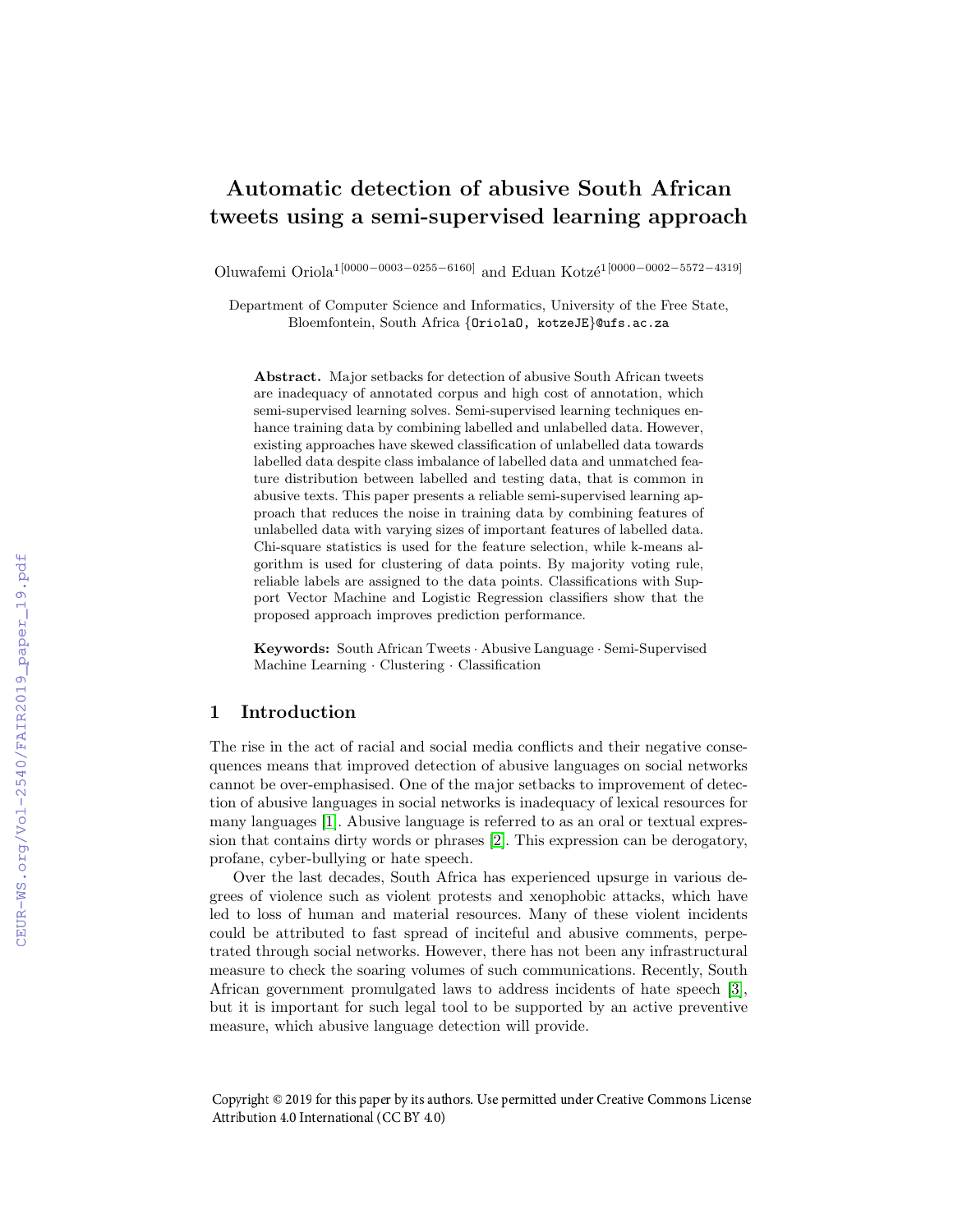As at January 2019, there was twenty-three million active social media users in South Africa, out which twenty percent, about five million have subscribed to Twitter  $\boxed{4}$ . A recent study of hate speech in multi-domain perspectives has shown that Twitter has been highly used as a medium to propagate racial communications in South Africa [5]. In fact, most of the recent studies on abusive communication online have focused on Twitter. Therefore, this research explores Twitter contents called tweets for detection of abusive language in social media.

Machine Learning is a reliable technique that has been used for abusive tweet detection **6**. Supervised machine learning techniques have been the most widely used but they perform poorly when there are few labelled data. Unsupervised machine learning techniques are used to observe the relationship between features by relying on the similarities among the data and probabilistic approach. They have been mostly applied to zero resourced problems [7]. Some works have combined the two methods as semi-supervised learning, when there are few labelled data and large unlabelled data  $\boxed{8}$ ,  $\boxed{9}$  but they have all relied on deep learning techniques, which are computationally expensive and require huge training data.

South Africa is a multilingual society, but English is mostly used to communicate on the social media. The existing English corpora for abusive language detection have been labelled using crowd-sourcing tools or by annotators that are familiar with the contexts of the abusive discourses. However, studies have shown that language use varies across societies, contexts and individual  $[10]$ , which is very prominent in abusive South African tweets. Tweets written in English might be code-mixed with profane and non-profane words, in indigenous language or slangs that are peculiar to South Africa. To our best knowledge, the only lexical resources for abusive language that is specific to South Africa is available in Hatebase  $[11]$ ; however, the resources are very few.

This paper therefore focuses on development of inexpensive and reliable Semisupervised learning approach, which combines large unlabelled tweets and few labelled tweets to automatically detect abusive tweets.

# 2 Semi-supervised learning techniques

Semi-supervised learning (SSL) techniques are machine learning techniques that rely on both labelled and unlabelled data for classification tasks. Here, machines learn from fewer labelled data points with the help of large number of unlabelled data points.

Several research works have used unlabelled data to enhance the performance of classification models. These can be categorised into Self-Learning Approach and Active Learning Approach. In Self-learning approach, unlabelled data is automatically annotated and the instances with high confidence are added to the training datasets iteratively. It can be categorised into Self-training methods [12], [13] and Generative learning methods [14], [15]. Active Learning was developed to improve the selection process of unlabelled samples and solve class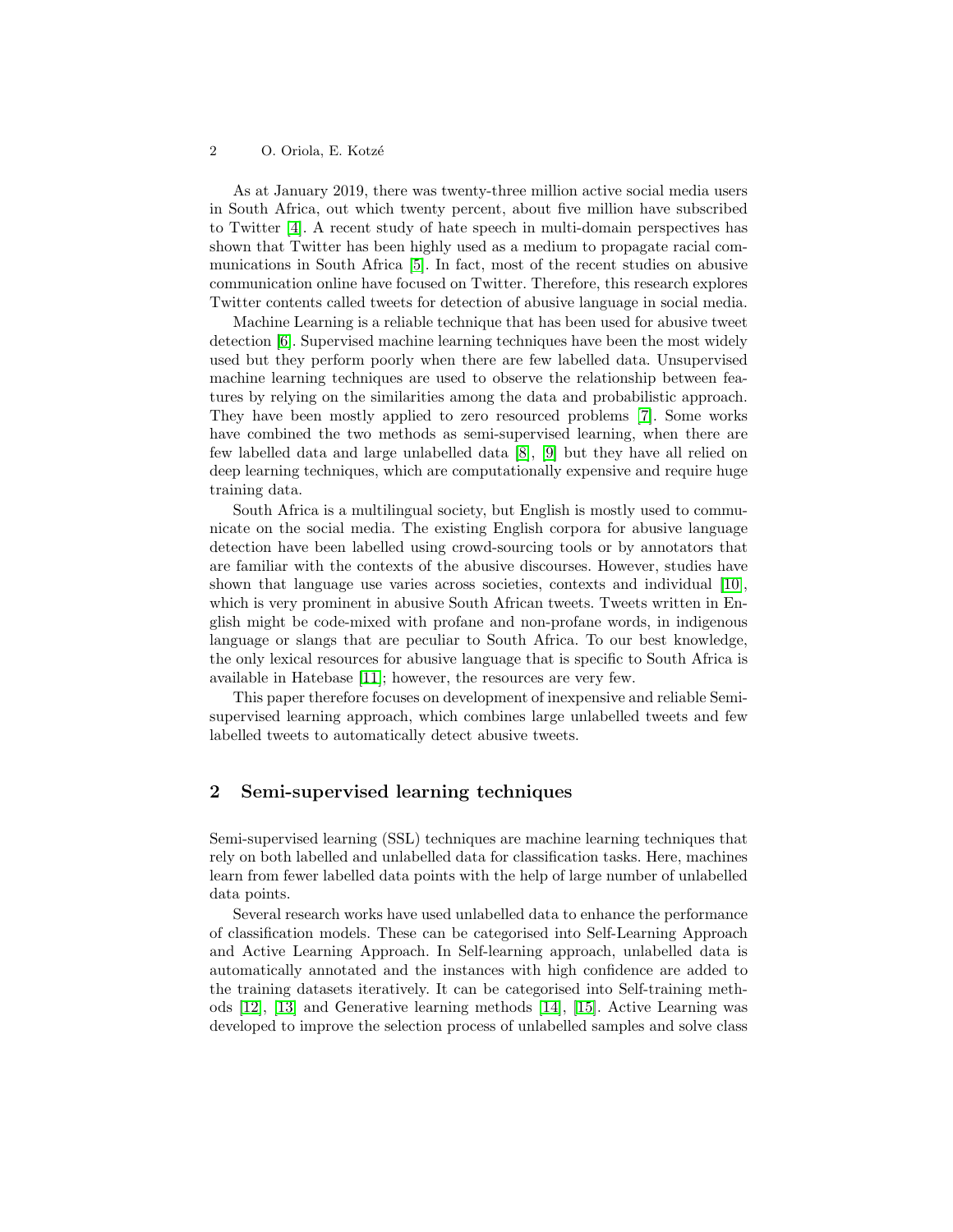imbalance problem, but they often relied on manual method [16] or co-training approach  $[17]$ ,  $[18]$ ,  $[19]$ , which are costly.

In this work, we are interested in Cluster-then-Label Generative method because they were developed to address missing data problem. Kumar et al. [14] applied Cluster-then-Label to cross-domain adaptation problem, in which unlabelled data in a source domain was merged with unlabelled data in the target domain and clustered using Fuzzy K-Means algorithm. Labels were assigned to the clusters using common knowledge from experts, while classification to predict target dataset was carried out using Dual Margin Binary Hypersphere-based Support Vector Machine. Albalate et al. [15] applied the labelled samples' labels to the clusters of unlabelled data using optimum cluster labelling approach of Hungarian algorithm and removed uncertainty using Silhoutte Cluster Pruning.

Leng et al. **[20]** proposed Adaptive Semi-supervised clustering algorithm with label propagation to label unlabelled dataset. The available labels of the labelled samples were used to assign labels to the unlabelled data based on K-Nearest Neighbour to core objects defined by adaptive threshold. The adaptive threshold was estimated by the density of each cluster, which the label data point belonged to. Also, new cluster was detected by the distance from the clusters core objects. Peikari et al. [21] clustered labelled and unlabelled datasets and mapped out the high-density regions in the data space. Fuzzy C-Means was used to assign labels to the identified clusters, while Support Vector Machine was used to label the data on the low-density region. Forestier and Wemmert [22] focused on how multiple clustering algorithms can be combined with a supervised learning algorithm to achieve better results than classical semi-supervised and supervised algorithms. They proposed Supervised Learning Ensembles with multiple clustering. The clustering combined labelled and unlabelled objects and maximized intra-cluster similarity using multiple observations.

The above semi-supervised learning approaches have relied on the labels of the labelled data to assign labels to the unlabelled data despite the classimbalance nature of the labelled data and partially matched features of the labelled and testing data, which is often the case in real-life.

# 3 Proposed method

In this section, we formalise the approach used to detect South African abusive tweets.

#### 3.1 Semi-supervised learning approach

The Semi-supervised learning method proposed in this work is motivated by the following assumptions which indicate that labelling decision cannot be skewed towards labelled data, in real-life.

- Features of the testing data might not match exactly the features of either labelled or unlabelled data.
- Datasets of similar contexts share asymmetrical features.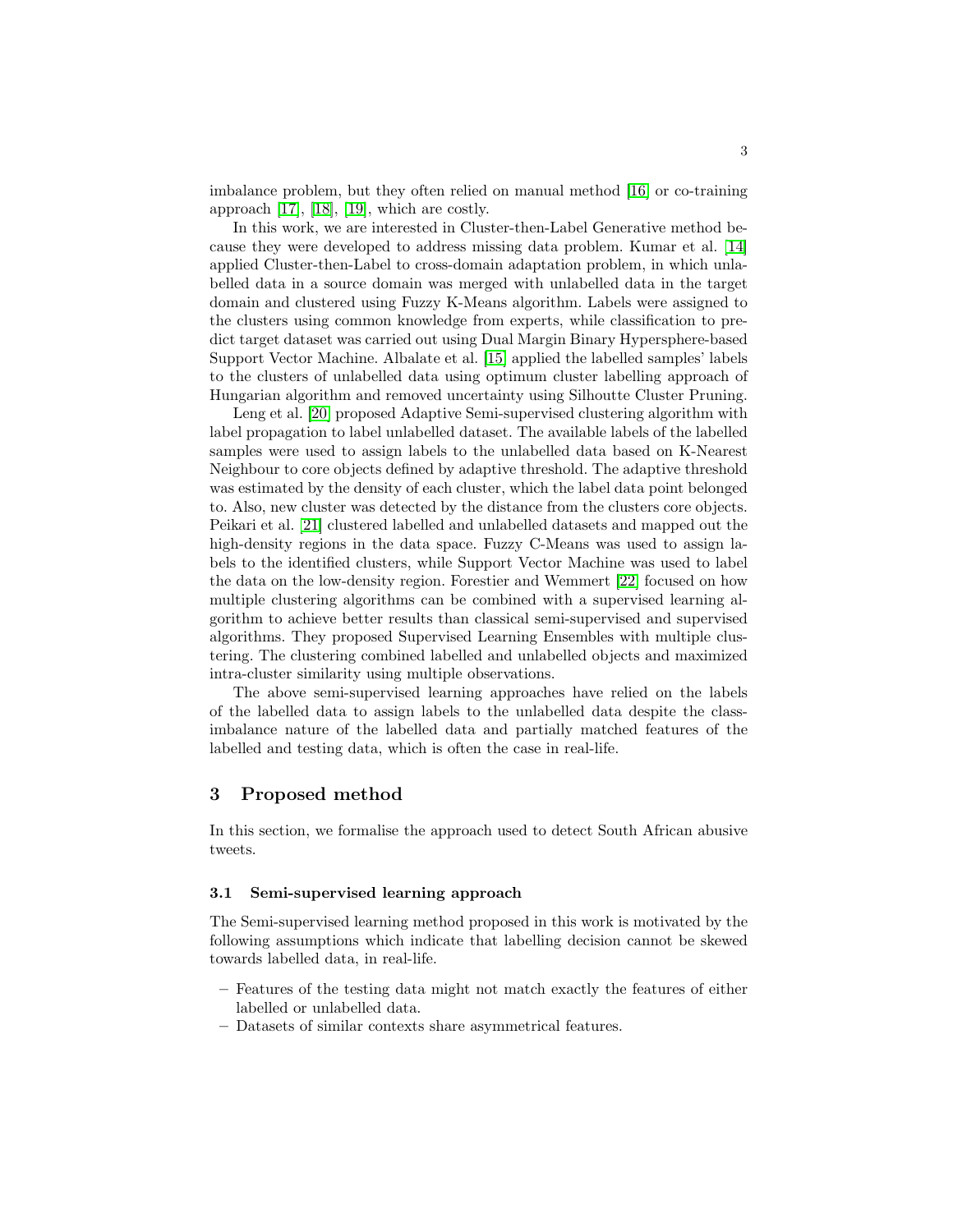### 3.2 Classification problem

Let X be set of n tweet samples  $xi \rightarrow X$ . Given a binary-class classification problem with l very low labelled instances and u large unlabelled data such that  $U > L$ ; the set of labelled instances  $L = \{(x_1, y_1), \ldots, (x_l, y_l)\}\$ and the set of unlabelled instances  $U = \{x_{l+1}, \ldots, x_{l+u}\},\$  where  $y = (0, 1)$  are the class values of the data.

Since the objective of semi-supervised learning is to build a classification model based on the training dataset, then we define our approach as presented in equation (1).

$$
y = CX(x) : y \in \{0, 1\}
$$
\n<sup>(1)</sup>

The schematic diagram in Figure  $\prod$  depicts the semi-supervised learning process. This involves three procedures: labelling of unlabelled data as described in section 3.3 and 3.4, training of merged unlabelled and labelled data, and testing with test data as described in section 4.3.3.



Fig. 1. Proposed Semi-supervised Learning Process

## 3.3 Clustering

In order to apply both unlabelled and labelled data samples as training data without skewness towards labelled data, the features of the unlabelled data are fused with different sizes of features from labelled data. Given that R is the set of features of unlabelled data U and S is the set of features of labelled data, that is  $R = \{r_1 + 1, \ldots, r_l + u\}$  and  $S = \{s_1, \ldots, s_l\}$  Then,  $L \in \{a_1, a_2, \ldots, a_q\}$  and  $a_i < a_{i+1}$  where a  $\epsilon A$  is the linearly selected size of features and q is the size of features.

By Matrix Multiplication,

$$
R^0 = R * S \tag{2}
$$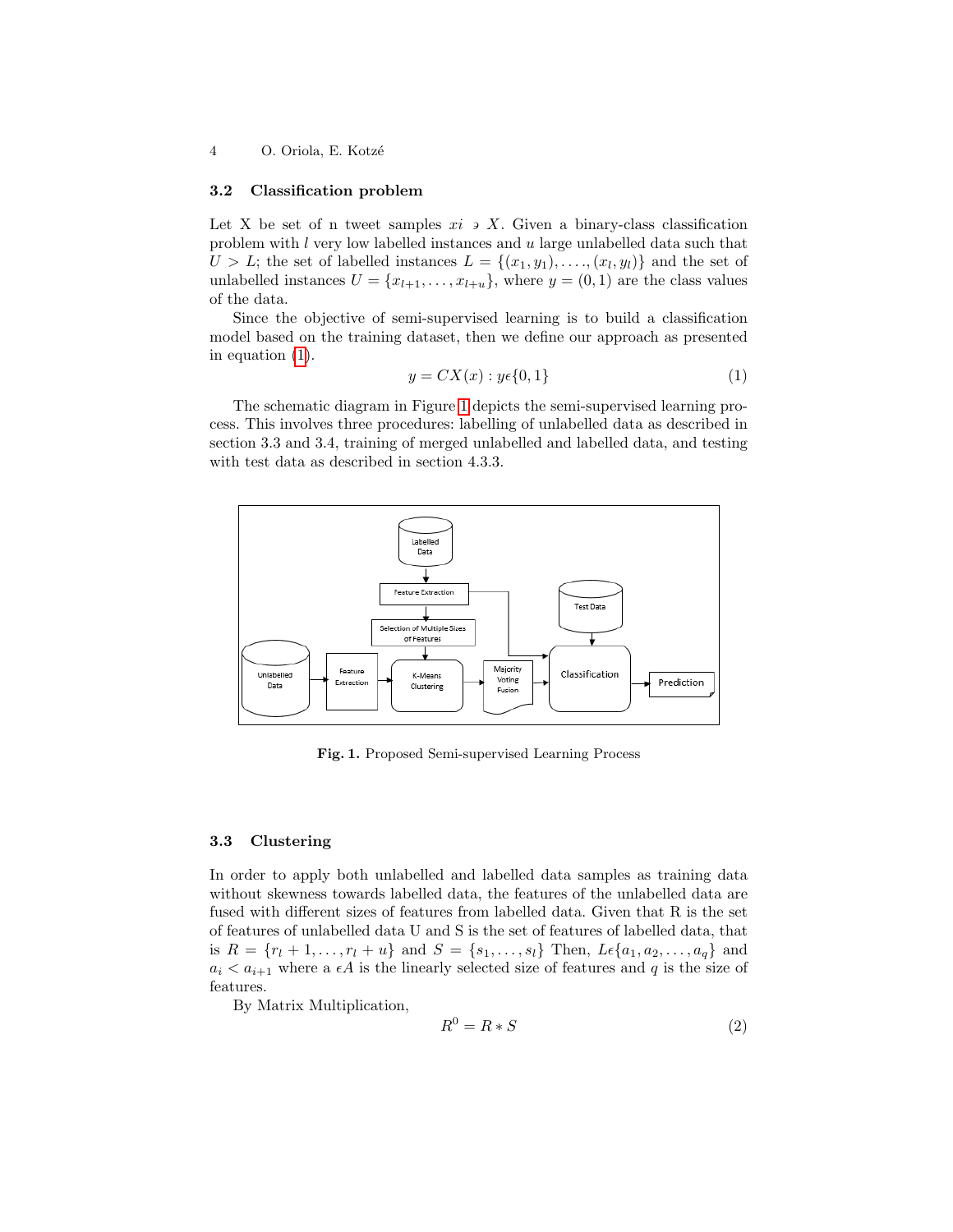Applying K-Means algorithm to cluster partition of  $R<sup>o</sup>$  into k disjoint clusters  $C = \{0, 1\}$  given that  $k - y_i = 0$ , we get J sets of cluster partitions  $(j_1, j_2, \ldots, j_i)$ 

$$
j_i = argmin_t \sum_{i=1}^{k} \sum_{r \in ti} ||R^0 - \mu i|| \qquad (3)
$$

The pseudocode is presented below:

Data: Labelled data features (R); unlabelled data instances (U) Result: The labels VT for unlabelled data instances y for qi for  $R = L + 1, L + 2, ..., L + u$  do for  $qi = 3, 5, 10, 15, 20, 25, 30$  do for  $S=1,2,\ldots,L$  do  $R^0 = R * S;$  $j = argmin_t \sum_{i=1}^k \sum_{r \in ti} ||R^0 - \mu i||$ ;  $V_T = j;$ end end end

## 3.4 Fusion and Labelling

n order to assign labels to the unlabelled data, majority vote rule is applied to every instance of R0 in A such that  $V_T > 0$ .

The selected label

$$
y_i = C_u(max(V_t))\tag{4}
$$

Where  $R0 = \{r_{l+1}, \ldots, r_{l+u}\}\;$ ,  $V_T$  = labels for each instance for all tested sizes of features.

The pseudocode is presented below:

**Data:** Labels for unlabelled data instances,  $V_T$ **Result:** Majority Voting labels,  $V_m$ for  $T = 1, \ldots, t$  do  $max count = Max (AllCounters)$ if max count  $> t/2$  then  $\mid V_m$  =class label corresponding to max count end end

# 4 Experimental steps

# 4.1 Data collection and annotation

Total of 21,350 tweets of South African discourses on Twitter between the period of May 5, 2019 and May 13, 2019 were collected using Twitter Archival tool, a Google Sheets plugin, that works based on Twitter Search API. The collection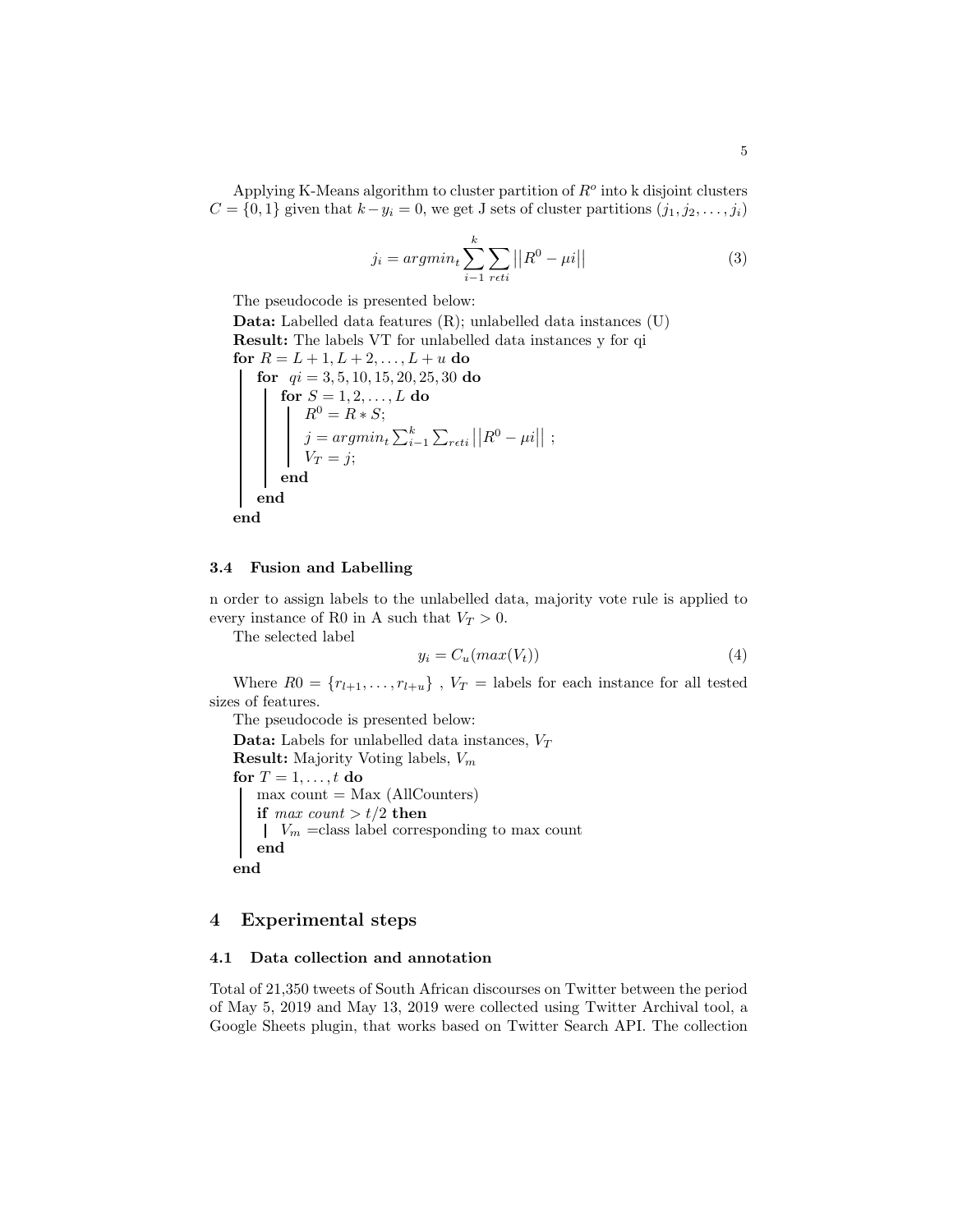targeted tweets related to 2019 South African national elections, popular South Africa individuals and trending issues such as land reclamation, Orania and white communities. Tweets that contained non-English words were removed, except names of individuals, towns, people, and organizations. Retweets and repeated tweets as well as tweets with empty word characters were also removed. Following these steps, the number of tweets remaining was 10,245. The tweets were divided into three data samples of labelled, unlabelled and testing data. Total of 1,737 tweets were randomly selected for annotation while the remaining 8,548 tweets were not annotated. The selected samples were annotated by two annotators as either 'abusive' (A) or 'non-abusive' (NA), from which 1,730 tweets were selected because of agreement on their labels. The Cohen's Kappa agreement score [23] was 0.8490, which indicated almost excellent agreement. The 7 tweets, which were disagreed upon were added to the unlabelled dataset thus, making it 8,555. The 1,730 tweets were divided into 338 labelled tweets and 1,352 testing data. The resulting distribution of the dataset is presented in Table <sup>1</sup>.

Table 1. Distribution of Dataset

| Dataset  | Samples    | Number       | Non-abusive Abusive |     |  |
|----------|------------|--------------|---------------------|-----|--|
|          |            | of Instances | 'NΑ                 |     |  |
| Training | Unlabelled | 8555         |                     |     |  |
|          | data       |              |                     |     |  |
|          | Labelled   | 338          | 286                 | 52  |  |
|          | data       |              |                     |     |  |
| Testing  | Testing    | 1352         | 1118                | 234 |  |
|          | data       |              |                     |     |  |

## 4.2 Data pre-processing

The samples of the dataset went through various stages of pre-processing so as to be suitable for text processing. These stages include removal of username, punctuations, special characters and symbols including emoticons and emojis, removal of hash symbols in hashtags, removal of English stopwords, stemming and change of all texts to lower case.

## 4.3 Data processing

Three major stages of process were involved, which include feature engineering, clustering and classification.

Feature Engineering The texts in the tweets were transformed into Term Frequency and Inverse Document Frequency (TF-IDF) feature space, where weights were created as indicated in equation  $\boxed{5}$   $\boxed{24}$ . TF-IDF was chosen over Bag of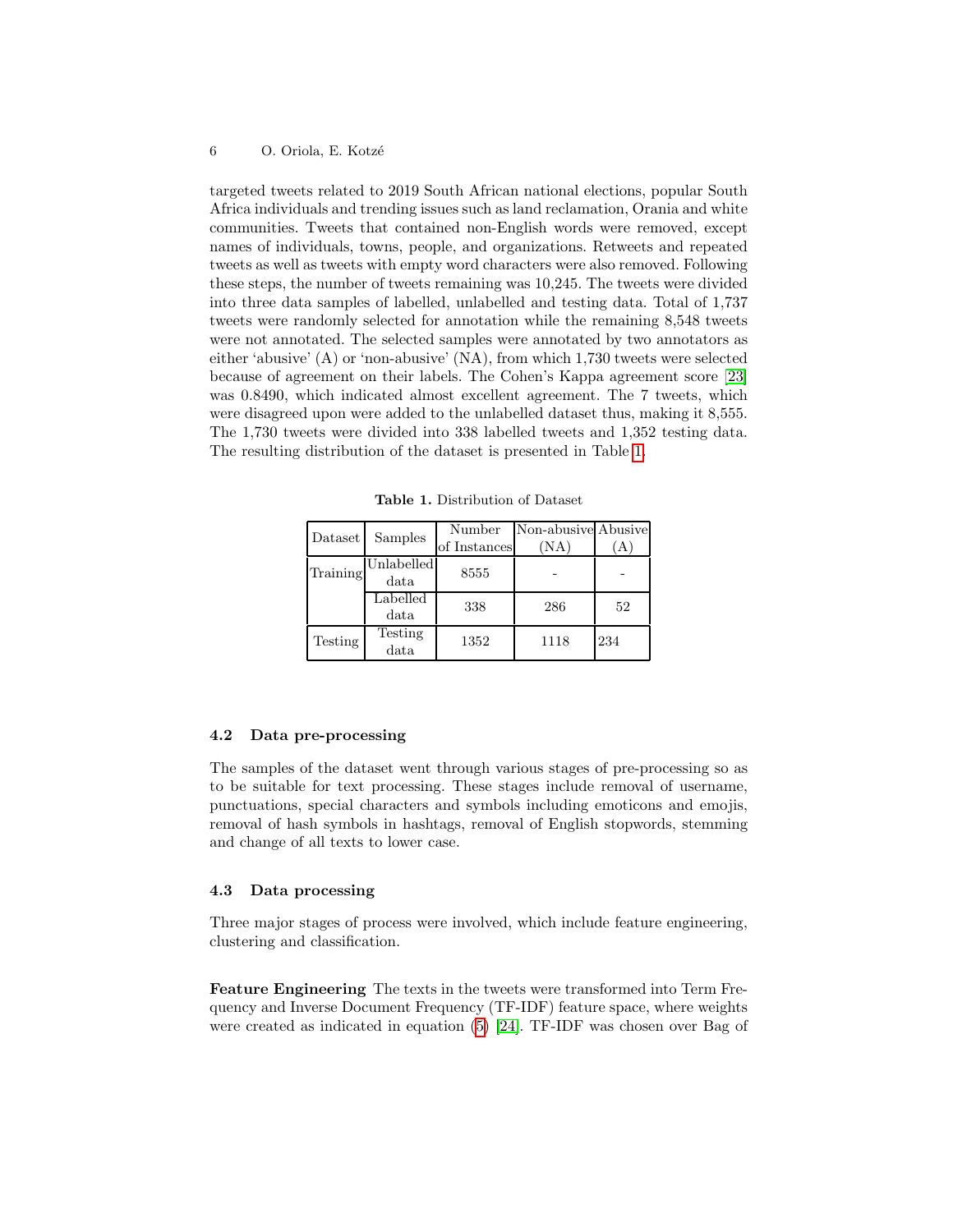Words (BoW) because TF-IDF considers the IDF of each term unlike BoW and performed better than most surface-level feature representations [25]. The TF-IDF weights for a given term t in a document d is given as:

$$
TF - IDF(t, d) = TF(t, d) * IDF(t)
$$
\n<sup>(5)</sup>

when  $IDF(t) = log[n/(DF(t) + 1]$ ,  $n =$  total number of documents in the document set;  $DF(t) =$  document frequency of t We also made use of word and character n-gram models. The word n-gram include as Unigram (1), combination of Unigram and Bigram (1, 2) and combination of Unigram, Bigram and Trigram (1, 2, 3), while character n-gram include character n-gram with length sizes from 2 to 6 (2-to-6), 3 to 7 (3-to-7) and 4 to 8 (4-to-8)

Clustering We employed TF-IDF vectorization on the features of the labelled and unlabelled data, without over or under-sampling. The important features of the labelled samples were extracted using the Chi-Square statistics [26] with K values of 3, 5, 10, 15, 20, 25 and 30. This was followed by fusion of the features of labelled and unlabelled samples as described in equation  $\overline{4}$ . The K-Means unsupervised learning algorithm (number of clusters  $= 2$ ) was used to cluster the fused samples, resulting in seven different cluster samples of two cluster partitions each. By majority voting rule presented in equation  $(4)$ , the most reliable cluster partition was obtained. Abusive label was assigned to cluster partition with more abusive words, while non-abusive label was assigned to cluster partition with lesser abusive words.

Classification We applied n-gram features weighted by TF-IDF vectorization on the combination of semi-supervised labelled data and the originally labelled data samples. They were used because of their effective performance in previous text classification problems  $\overline{5}$ ,  $\overline{25}$ . SMOTE oversampling technique  $\overline{24}$ was applied to reduce class imbalance. The testing data sample was also transformed in the same manner. Support Vector Machine (kernel=linear kernel) and Logistic Regression (kernel=liblinear) classifiers were used to train the merged data samples and detect abusive tweets from the testing data sample using the n-gram features.

In order to select the best training model, Grid-search Hyperparameter Tuning approach was implemented over 10-fold Cross Validation. For the Support Vector Machine classifier (SVM), different C-regularization values ranging from 0.001 to 1000 were tested. For the Logistic Regression (LogReg), both L1 and L2 penalty functions with np.logspace values over  $-4$ , 4 and 20 were tested.

## 4.4 Performance metrics

Precision, Recall, F-Measure, Accuracy and Mean Accuracy are metrics used to evaluate the performance of the proposed Semi-supervised Learning Method. The performance metrics are defined as presented in equations (6) to (10). The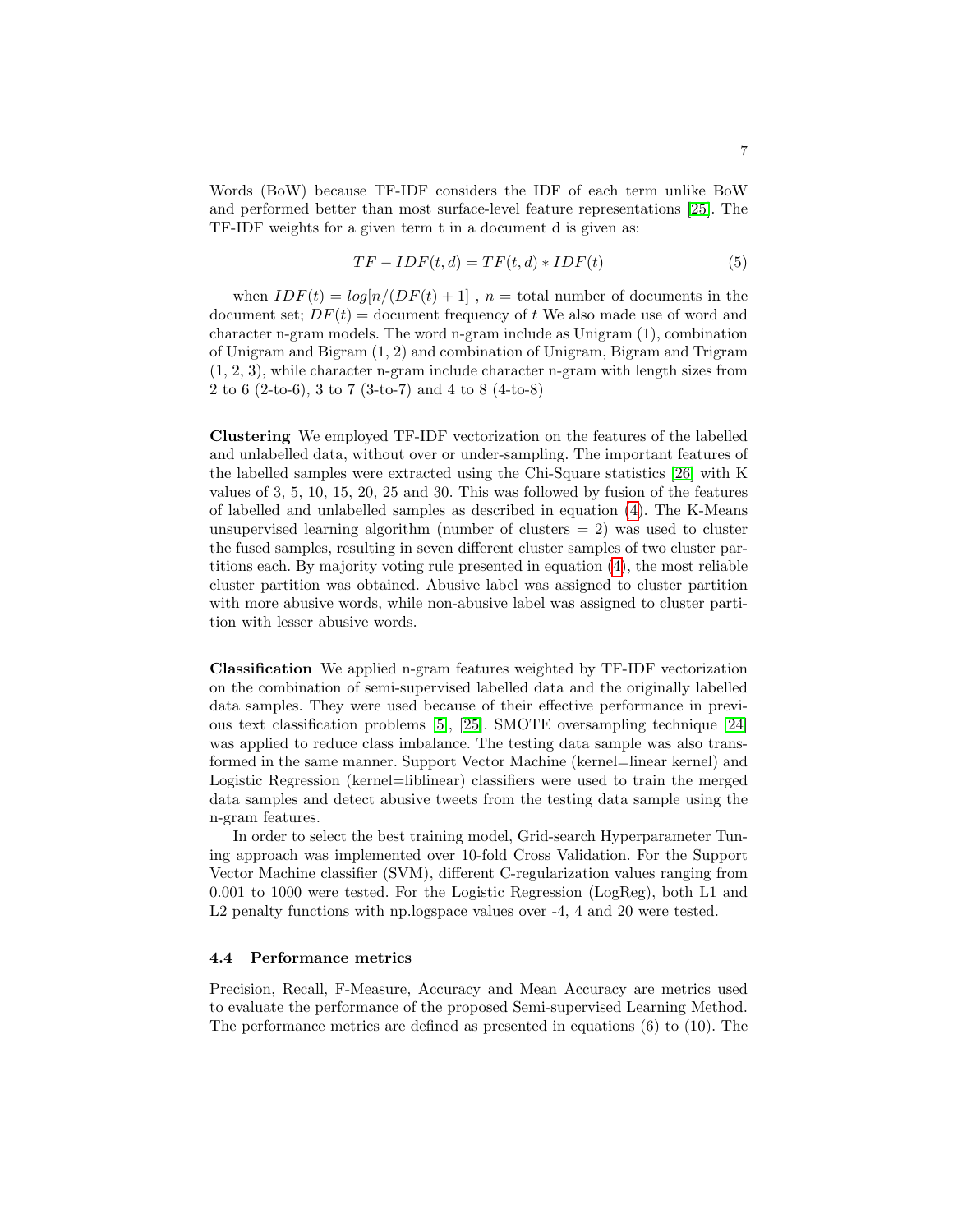equations rely on the true positive (TP), which is the number of correctly predicted abusive tweets; true negative (TN), which is the number of correctly predicted non-abusive tweets; false positive (FP), which is the number of incorrectly predicted abusive tweets; false negative (FN), which is the number of incorrectly predicted non-abusive tweets.

$$
Precision P = \frac{TP}{TP + FP}
$$
 (6)

$$
Recall R = \frac{TP}{TP + FN}
$$
\n(7)

F-Measure F1 = 
$$
\frac{2X(Recall \ X \ Precision)}{(Recall + Precision)}
$$
 (8)

$$
Accuracy A = \frac{TP + TN}{TP + FP + TN + FN}
$$
\n(9)

Mean Accuracy = 
$$
\frac{\sum_{i=1}^{10} Ai}{10}
$$
 (10)

#### 4.5 Performance evaluation

The proposed semi-supervised learning approach (SSL) was compared with two supervised learning approaches.

- Method A: This is a supervised learning method, in which only labelled data was used for training data.
- Method B: This is a supervised learning method with unmatched training data distribution consisting of labelled data and unlabelled data, which pseudo-labels was obtained by K-means clustering of unlabelled data without the features of the labelled data.

## 5 Results

We evaluated the SSL for word n-gram and character n-gram features with Support Vector Machine and Logistic Regression classifiers and compared the performances with method A and method B. The testing results of accuracy and mean accuracy for SVM and LogReg over 10-fold cross validation are presented in Table  $\boxed{2}$  and Table  $\boxed{3}$ , respectively. Also, the results of Precision, Recall and F-Measure for SVM for word and character n-gram features are presented in Table  $\overline{4}$  while the results of LogReg are presented in Table  $\overline{5}$ . The comparisons of accuracy and F-measure of the SSL, method A and method B are presented in Figure 2.

The results of the performance of the SSL, method B and method A in Table 2 showed that the SSL recorded the highest accuracy of 0.9585 and 0.9667 for word n-gram and character n-gram, respectively followed by method A. The difference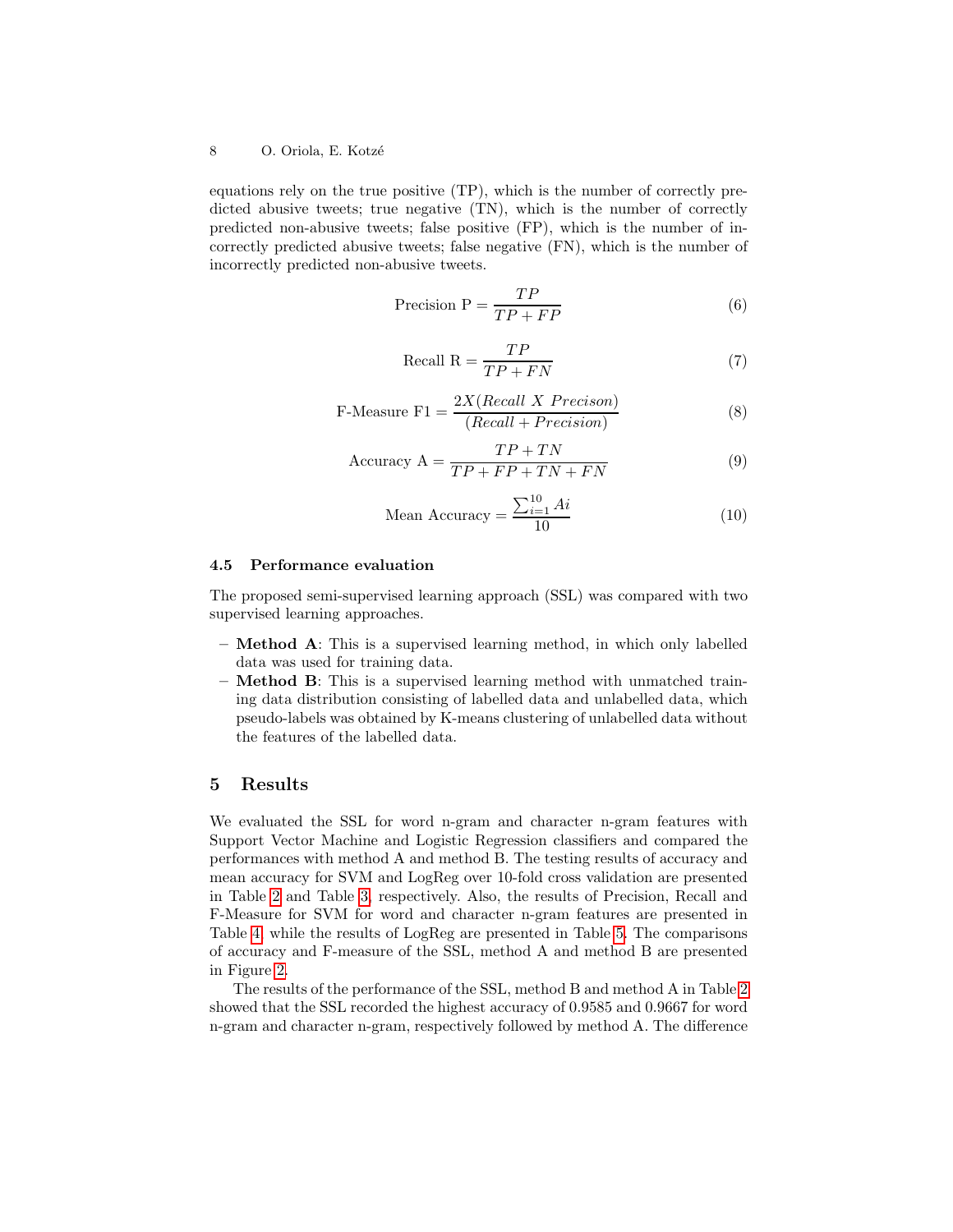| Model                                                   | Type                     | Best<br>Feature Features<br>$(n-gram)$ | <b>Best</b><br>Parameter | Accuracy | Mean<br>Accuracy |
|---------------------------------------------------------|--------------------------|----------------------------------------|--------------------------|----------|------------------|
| $\overline{\text{Method}}\text{Word}$<br>Α              |                          |                                        | C                        | 0.8335   | 0.8727           |
|                                                         | $\overline{\text{Char}}$ | $3-to-7$                               | $\overline{C}=1$         | 0.8713   | 0.8816           |
| $\overline{\text{Method}} _{\text{Word}}$<br>$_{\rm B}$ |                          | 1,2,3                                  | $C = 0.01$               | 0.7988   | 0.8639           |
|                                                         | $_{\rm Char}$            | $4-to-8$                               | $C = 0.001$              | 0.7980   | 0.8639           |
| <b>SSL</b>                                              | Word                     |                                        | $C = 0.01$               | 0.9585   | 0.9581           |
|                                                         | ${\rm Char}$             | $2-to-6$                               | $\overline{C} = 1000$    | 0.9667   | 0.9597           |

Table 2. Accuracy and Mean Accuracy for Support Vector Machine testing

in the accuracy of the SSL and method A were 0.0942 ( $\approx$ 0.1) and 0.0968 ( $\approx$ 0.1) for word and character n-gram, respectively. In Table  $\overline{3}$  the SSL recorded the highest accuracy of 0.9578 and 0.9696 for word n-gram and character n-gram, respectively followed by method A. The difference in the accuracy of the SSL and method A were 0.1228 and 0.0924 ( $\approx$ 0.1) for word and character n-gram, respectively. The same ranges of differences were recorded in mean accuracy, which showed clearly that the SSL convincingly outperformed method A and method B, in terms of accuracy. Method B recorded the lowest accurcy in both Table 2 and Table 3.

| Model                                | Type | Best<br>Feature Features Best<br>$(n-gram)$ | Parameter              | Accuracy | Mean<br>${\rm Accuracy}$ |
|--------------------------------------|------|---------------------------------------------|------------------------|----------|--------------------------|
| $\overline{\text{Method}}$ Word<br>A |      | 1,2                                         | L1.<br>$C = 3792.69$   | 0.8350   | 0.8786                   |
|                                      | Char | 3-to-7                                      | L2<br>$C = 78.47$      | 0.8772   | 0.8816                   |
| $\overline{\text{Method}}$ Word<br>В |      |                                             | $L1$ ,<br>$C = 0.0001$ | 0.7980   | 0.8639                   |
|                                      | Char | $2-to-6$                                    | L1.<br>$C = 0.0001$    | 0.7980   | 0.8639                   |
| <b>SSL</b>                           | Word | 1                                           | L1,<br>$C = 29.76$     | 0.9578   | 0.9580                   |
|                                      | Char | $2-t$ o-6                                   | $L2$ ,<br>$C = 78.47$  | 0.9696   | 0.9613                   |

Table 3. Accuracy and Mean Accuracy for Logistic Regression Testing

In Table  $\overline{4}$ , the value of precision, recall and F-Measure for SSL were higher than both method A and method B. While 0.96 and 0.95 precisions were recorded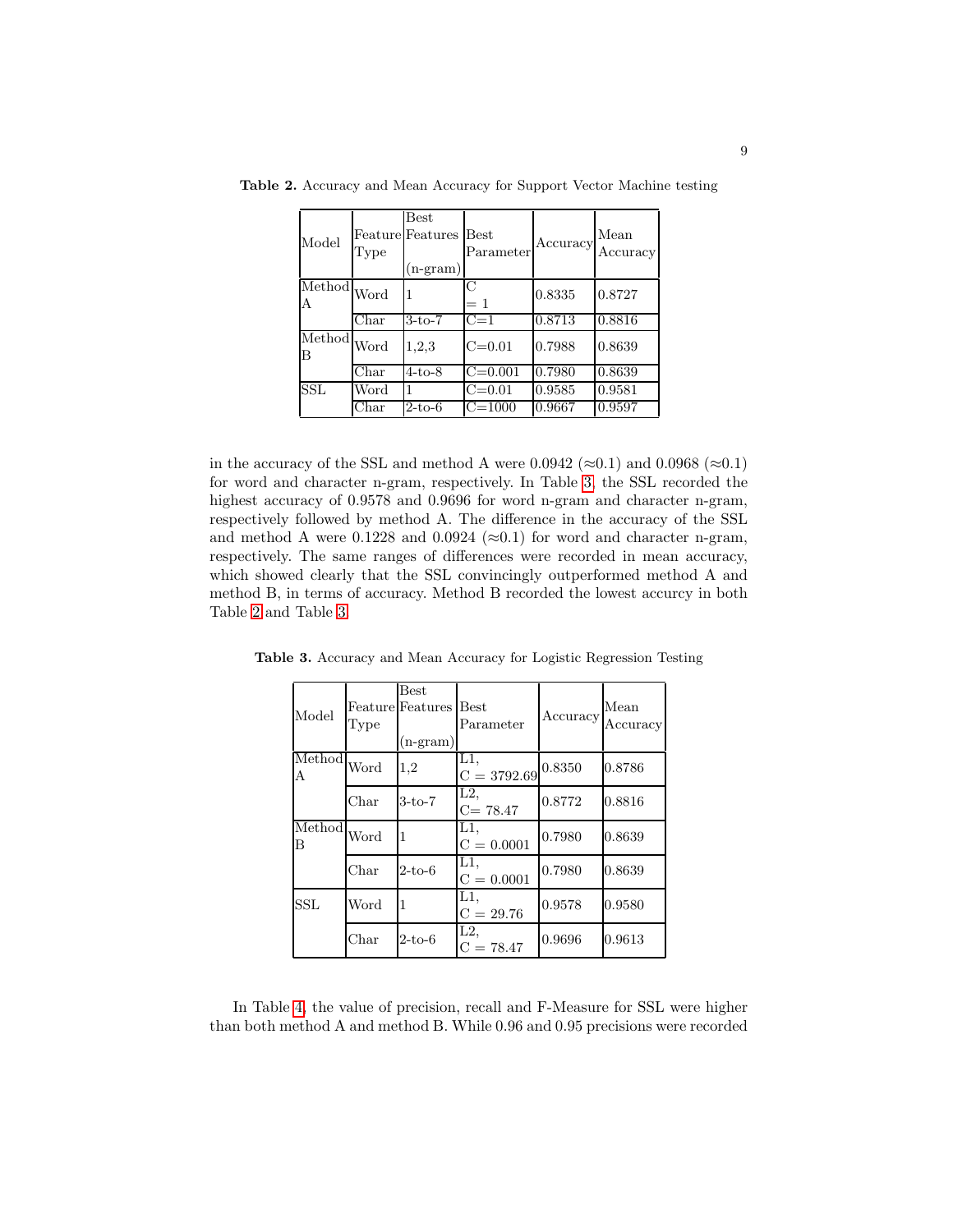| Model         | Feature Type Precision Recall |     |                                               |        |  | $F-Measure$ |      |
|---------------|-------------------------------|-----|-----------------------------------------------|--------|--|-------------|------|
|               |                               | ΝA  |                                               | INA IA |  | IN A        | IА   |
| Method A Word |                               |     | $0.89$ 0.59 0.91 0.53 0.9                     |        |  |             | 0.56 |
|               | Char                          |     | $0.89$ 0.76 0.96 0.52 0.96 0.62               |        |  |             |      |
| Method B Word |                               | 0.8 | 0.8                                           |        |  | 0.89 0.01   |      |
|               | Char                          | 0.8 | IО                                            |        |  | 0.8910      |      |
| <b>SSL</b>    | Word                          |     | $0.96 \, 0.95 \, 0.99 \, 0.8 \, 0.98 \, 0.87$ |        |  |             |      |
|               | $\bar{\mathrm{C}}$ har        |     | [0.97] 0.94 [0.99] 0.87 0.98] 0.9             |        |  |             |      |

Table 4. Precision, Recall and F-Measure for Support Vector Machine testing

Table 5. Precision, Recall and F-Measure for Logistic Regression Testing

| Model         | Feature Type Precision Recall |          |                                                |                                                  |    | F-Measure |  |
|---------------|-------------------------------|----------|------------------------------------------------|--------------------------------------------------|----|-----------|--|
|               |                               | NA       |                                                | $\overline{\text{NA}}$                           |    | <b>NA</b> |  |
| Method A Word |                               | 0.88 0.6 |                                                | $\boxed{0.92 \mid 0.49 \mid 0.9}$ $\boxed{0.54}$ |    |           |  |
|               | ${\rm Char}$                  | 0.89 0.8 |                                                | [0.97] 0.51] 0.93] 0.62                          |    |           |  |
| Method B Word |                               | 0.8      | Ю                                              |                                                  | 10 | 0.8910    |  |
|               | $\overline{\text{Char}}$      | 0.8      | IО                                             |                                                  |    | 0.8910    |  |
| <b>SSL</b>    | Word                          |          | [0.98] 0.87] 0.97] 0.89] 0.97] 0.88            |                                                  |    |           |  |
|               | ${\rm Char}$                  |          | $0.98 \, 0.93 \, 0.99 \, 0.89 \, 0.98 \, 0.91$ |                                                  |    |           |  |

by the SSL in word n-gram evaluation for non-abusive and abusive, respectively, method A recorded 0.80 and 0.80, and method B recorded 0.89 and 0.90. In character n-gram evaluation, the SSL recorded 0.97 and 0.94, respectively, method A recorded 0.89 and 0.76, while method B recorded 0.80 and 0.00. In the case of recall, the highest values of 0.99 and 0.80 were recorded by the SSL for nonabusive and abusive, respectively, followed by 0.91 and 0.53 for method A. In character n-gram, the SSL recorded the highest recall of 0.99 and 0.87, respectively, followed by method A. The 1.00 recall against 0.00 for method B showed bias against abusive class during training. In the case of F-Measure, the SSL recorded the higest performance of 0.87 and 0.90 for abusive tweet detection for word n-gram and character n-gram, respecively followed by method A. The value of precision, recall and F-Measure for the SSL in Table  $\overline{5}$  were also higher than both method A and method B.

In character n-gram evaluation, the SSL recorded 0.98 and 0.93, respectively, method A recorded 0.89 and 0.80, while method B recorded 0.80 and 0.00. For recall, while 0.97 and 0.89 precision was recorded by proposed SSL for nonabusive and abusive, respectively, method A recorded 0.92 and 0.49 and method B recorded 1.00 and 0.00. For character n-gram, the SSL recorded 0.99 and 0.89, respectively, method A recorded 0.96 and 0.52, while method B recorded 1.00 and 0.00. The 1.00 recall against 0.00 for method B, showed bias against abusive class during training. In terms of F-Measure, the SSL recorded the higest performance of 0.90 and 0.91 for abusive tweet detection for word n-gram and character n-gram respecively followed by method A. The lowest F-Measure was recorded by method B.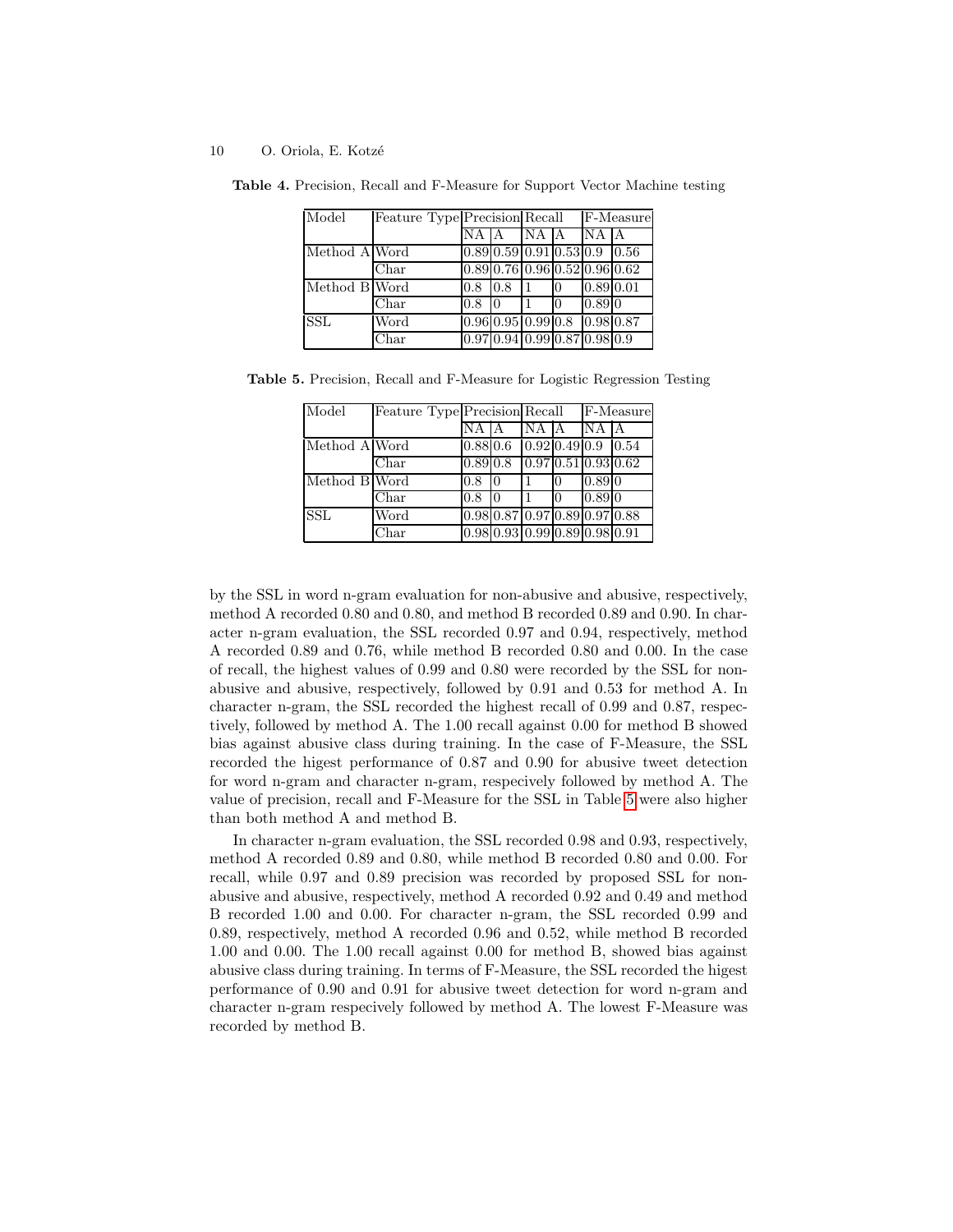The bar chart in Figure  $\sqrt{2(a)}$  showed that there was consistent increase in the width of the charts from method B through method A to the SSL. There was also slight increase from word n-gram to character n-gram. In Figure  $\boxed{2(b)}$ , drastic rise was observed from the bar of method B to method A. So also was drastic rise from method A to proposed SSL. These outcomes indicated that the proposed SSL addressed the problems of class imbalance and unmatched distribution.



Fig. 2. Performance for the Different Methods : (a) Accuracy (b) F-measure

# 6 Conclusion

We have developed a semi-supervised learning approach that combined both labelled and unlabelled data, without skewness towards labelled data for improved detection of abusive tweets in binary classification model. The approach reduced the impact of class imbalance and unmatched distribution among labelled, unlabelled and testing data features.

Matrix multiplication was used to fuse the labelled and unlabelled features; K-Means algorithm was used to cluster the fused features; majority voting rule was applied to select reliable labels for the unlabelled samples. The labelled and the previous unlabelled samples were used as training data. The performance of the approach was evaluated using word n-gram and character n-gram features as well as support vector machine and logistic regression classifiers. The results showed that our semi-supervised learning approach performed better than supervised learning approaches, with few training data or noisy training data. In future, classification of abusive language will be considered.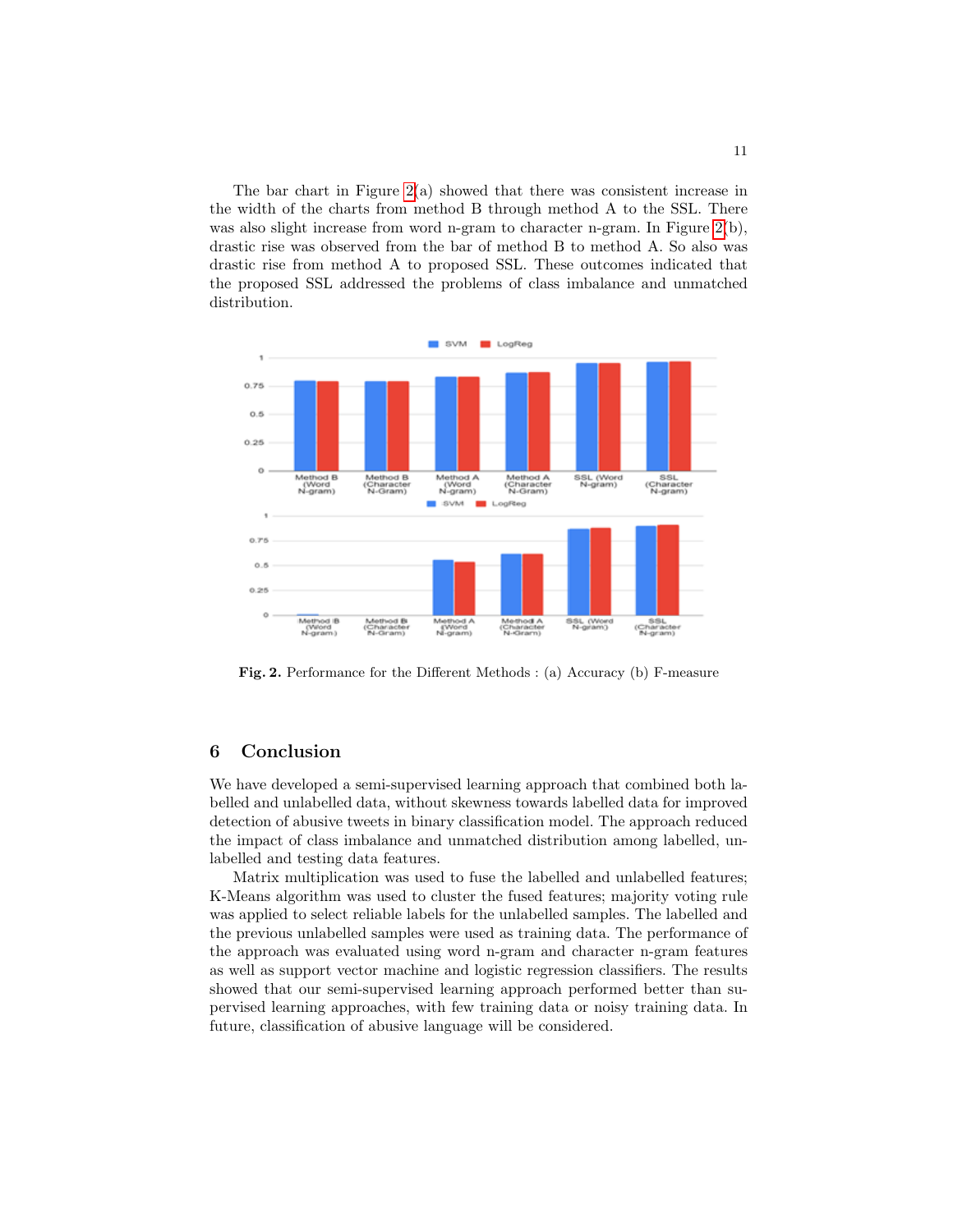# References

- 1. A. Søgaard, I. Vulic, S. Ruder, and M. Faruqui. Cross-lingual word embeddings. Synth. Lect. Hum. Lang. Technol, page 132 1–132.
- 2. M.O. Ibrohim and I. Budi. Sciencedirect a dataset dataset and and preliminaries preliminaries study study for for abusive abusive language language detection detection in indonesian social media in indonesian social media. Procedia Comput. Sci, 135:222–229.
- 3. R.S.A. Republıc of south afrıca preventıon and combatıng of hate crımes and hate.
- 4. J. Clement. South africa: digital population as of january 2019. Statista. Available. 5. Multilingual cross-domain perspectives on online hate speech. Clips tech. rep. series 8,.
- 6. A. Schmidt and M. Wiegand. A survey on hate speech detection using natural language processing.
- 7. H. Kamper, L. Karen, and G. Sharon. An embedded segmental k-means model for unsupervised segmentation and clustering of speech. Comput. Lang. arXiv:1703,.
- 8. C. Khatri, B. Hedayatnia, R. Goel, A. Venkatesh, R. Gabriel, and A. Mandal. Detecting offensive content in open-domain conversations using two stage semisupervision arxiv : 1811.  $12900v1 / cs$ , 30(v 2018).
- 9. I. Gunasekara. A review of standard text classification practices for multi-label toxicity identification of online content.
- 10. B.language Norton. Identity and the ownership of english. Language and Identity, 31(3):409–429.
- 11. HateBase. Hatebase: The world's largest structured repository of regionalized, multilingual hate speech. *Hatebase*. Available at:..
- 12. I.E. Livieris, A. Kanavos, V. Tampakas, and P. Pintelas. An auto-adjustable semisupervised.
- 13. B.A. Hamilton. Semi-supervised learning with self-supervised networks. arXiv:1906.10343v1.
- 14. S. Kumar, X. Gao, and I. Welch. Cluster-than-label : Semi-supervised approach for domain adaptation. In 2017 IEEE 31st International Conference on Advanced Information Networking and Applications, page 704–711.
- 15. A. Albalate, A. Suchindranath, D. Suendermann, and W. Minker. A semisupervised cluster-and-label approach for utterance classification. In Interspeech2010, page 1–4.
- 16. M. Chegini. clustering , and active learning, 3:9–17.
- 17. D.-H. Lee. Pseudo-label : The simple and ecient semi-supervised learning method for deep neural networks. In ICML 2013 Workshop : Challenges in Representation Learning (WREPL, page 2–7. Atlanta, Georgia, USA.
- 18. B. Miller. Active learning approaches for labeling text.
- 19. Y. Li, Y. Lv, S. Wang, J. Liang, J. Li, and X. Li. Cooperative hybrid semisupervised learning for text classification. Symmetry, 11(2).
- 20. Mingwei Leng, Jinjin Wang, Jianjun Cheng, and X. Hanhai Zhou. C. Journal of Software. J. Softw. Eng, 22:1–7.
- 21. M. Peikari, S. Salama, S. Nofech-mozes, and A.L. Martel. Open a cluster-thenlabel semi- supervised learning approach for pathology image classification. Sci. Rep, 1–13.
- 22. G. Forestier, C. Wemmert, G. Forestier, and C. Wemmert. Semi-supervised learning using multiple clusterings with limited labeled data with limited labeled data. Inf. Sci. Elsevier, 361–362:48–65.